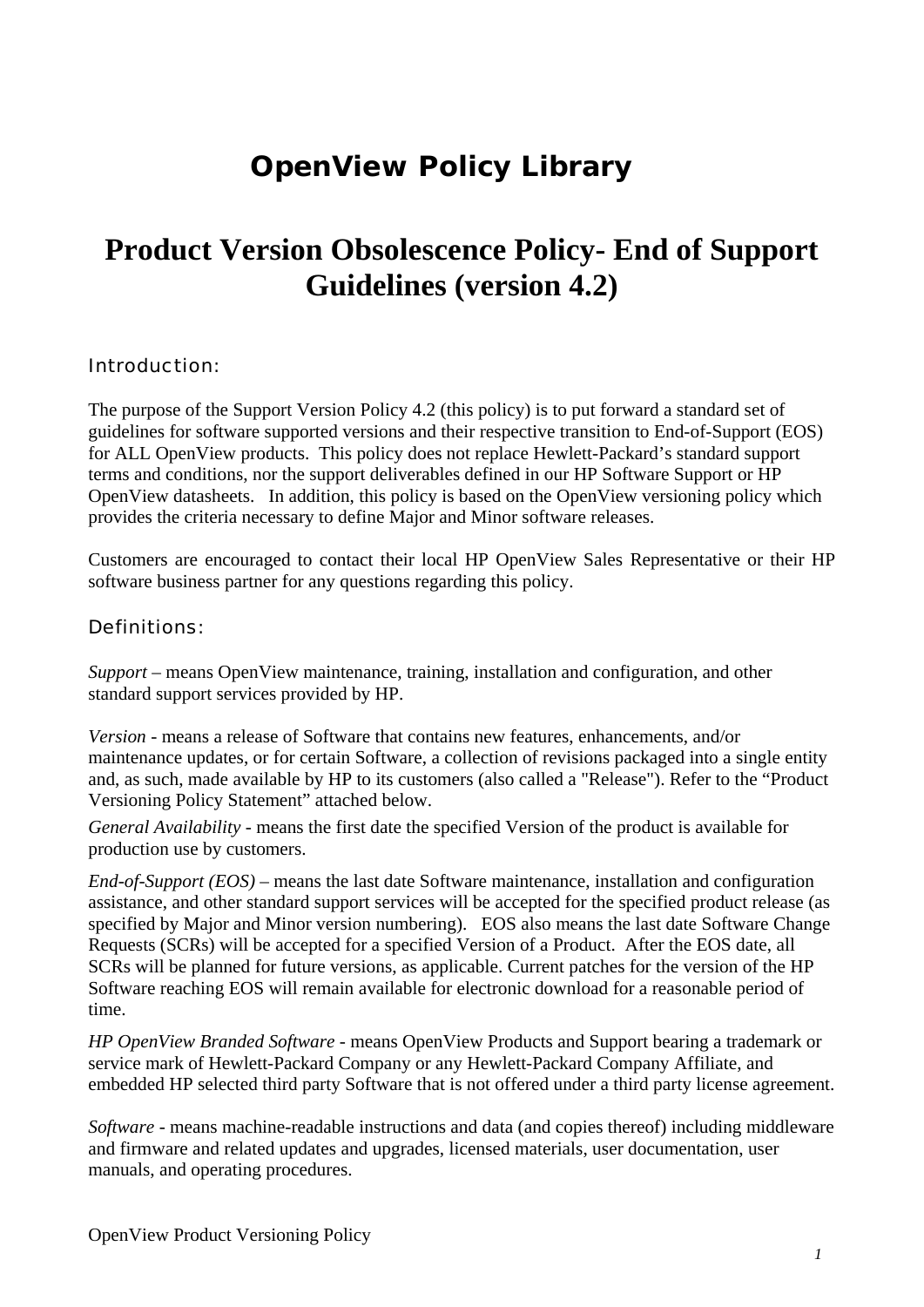## Product Versioning Policy Statement:

The number versioning scheme put forth by this policy is: (Major) (Major). (Minor) (Minor). (Build) (Build) (Build)

Example: "07.11.001"

Where: Major release is 7, Minor release is 1, Minor Minor is 1 and Build is 1

| <b>Example</b> | <b>Release</b>                        | <b>Definition</b>                                                                                                                                                                                                                                                                                    |
|----------------|---------------------------------------|------------------------------------------------------------------------------------------------------------------------------------------------------------------------------------------------------------------------------------------------------------------------------------------------------|
| 07.00.000      | Major                                 | The Major field MUST be incremented whenever a<br>component or product release is incompatible with the one<br>before.<br>The product / component responsible MAY increment the                                                                                                                      |
|                |                                       | Major field to indicate Major enhancements even if the new<br>version is compatible with the prior one.                                                                                                                                                                                              |
|                |                                       | A Major release indicates Major new functionality or product<br>structure changes.                                                                                                                                                                                                                   |
|                |                                       | Media is distributed to install base customers on active<br>support.                                                                                                                                                                                                                                 |
| 07.10.000      | <b>Minor Release</b><br>(1st digit)   | The Minor field is used to distinguish multiple releases of a<br>component / product with the same Major number. It is up to<br>the component / product responsible to determine the<br>specific Minor number for a new release                                                                      |
|                |                                       | A Minor release indicates functional enhancements to the<br>product. The Minor release must be compatible with<br>previous versions of the same Major release and thus needs<br>to be superset of functionality; everything that breaks the<br>superset-approach is considered to be a Major release |
|                |                                       | Media is distributed to install base customers on active<br>support                                                                                                                                                                                                                                  |
|                |                                       | This type of release does not require a re-install of the<br>product, but can be 'overlaid' on top of existing installation.                                                                                                                                                                         |
| 07.11000       | Minor Minor<br>release<br>(2nd digit) | "Minor Minor" release is for distributing Functional<br>enhancements and cumulative bug fixes to customers on<br>active support via download from the support website.<br>Media is not distributed                                                                                                   |
|                |                                       | Media product number roll is NOT required for a Minor<br>Minor release.                                                                                                                                                                                                                              |
| 07.11.001      | <b>Bug Fixes</b>                      | Bug Fixes available to customer on active support via<br>download from support web site.                                                                                                                                                                                                             |
|                |                                       | New functionality is not allowed in this type of release.                                                                                                                                                                                                                                            |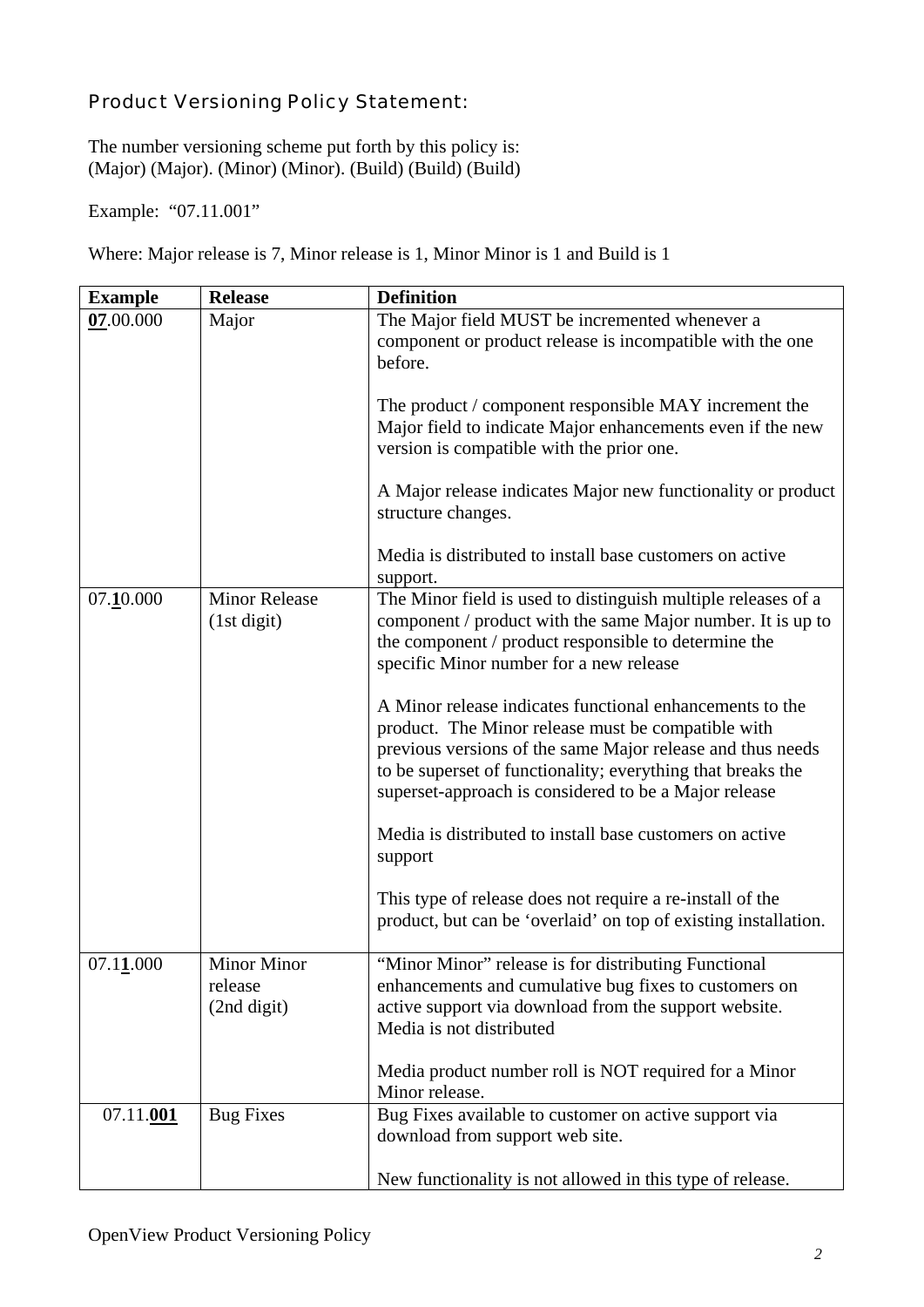### Obsolescence Policy Statement:

Unless otherwise agreed by HP, under the OpenView Supported Version Policy 4.2, HP will provide Support for the current and previous Minor versions of the current Major release and the latest Minor version of the previous Major release.

When a new Major version of the product becomes available:

- 1. Support will be provided for the new/current Major version. Support will also be provided for the last Minor version of the previous Major version with a commitment to continue providing Support for a minimum of 24 months.
- 2. End-of-Support (EOS) will occur for the last Minor version of the Major version two versions below the current Major version and support will no longer be provided.
- 3. Examples:

| Product<br>Version | Current<br>Supported<br>Version |
|--------------------|---------------------------------|
| 6.3                | Supported                       |
| 6.2                | Supported                       |
| 6.1                | Not Supported                   |
| 6                  | Not Supported                   |
| 5.3                | Supported                       |

In this example the current version is 6.3. This means the most current Major version, is 6. The current Minor version of the current Major version is 6.3 and the preceding Minor version is 6.2. The previous Major version is 5. The last Minor version of the previous Major version is 5.3.

| Product<br>Version | <b>Current</b><br>Supported<br>Version |
|--------------------|----------------------------------------|
|                    |                                        |
| 7.0                | Supported                              |
| 6.3                | Supported                              |
| 6.2                | <b>Not Supported</b>                   |
| 6.1                | Not Supported                          |
| 6                  | <b>Not Supported</b>                   |
| 5.3                | <b>Not Supported</b>                   |

When 7.0 is released, the most current Major version will change from 6 to 7. This means the current Minor version is also 7.0 and the last Minor version of the previous Major version is now 6.3. The 5.3 version is no longer a supported and is thus obsolete.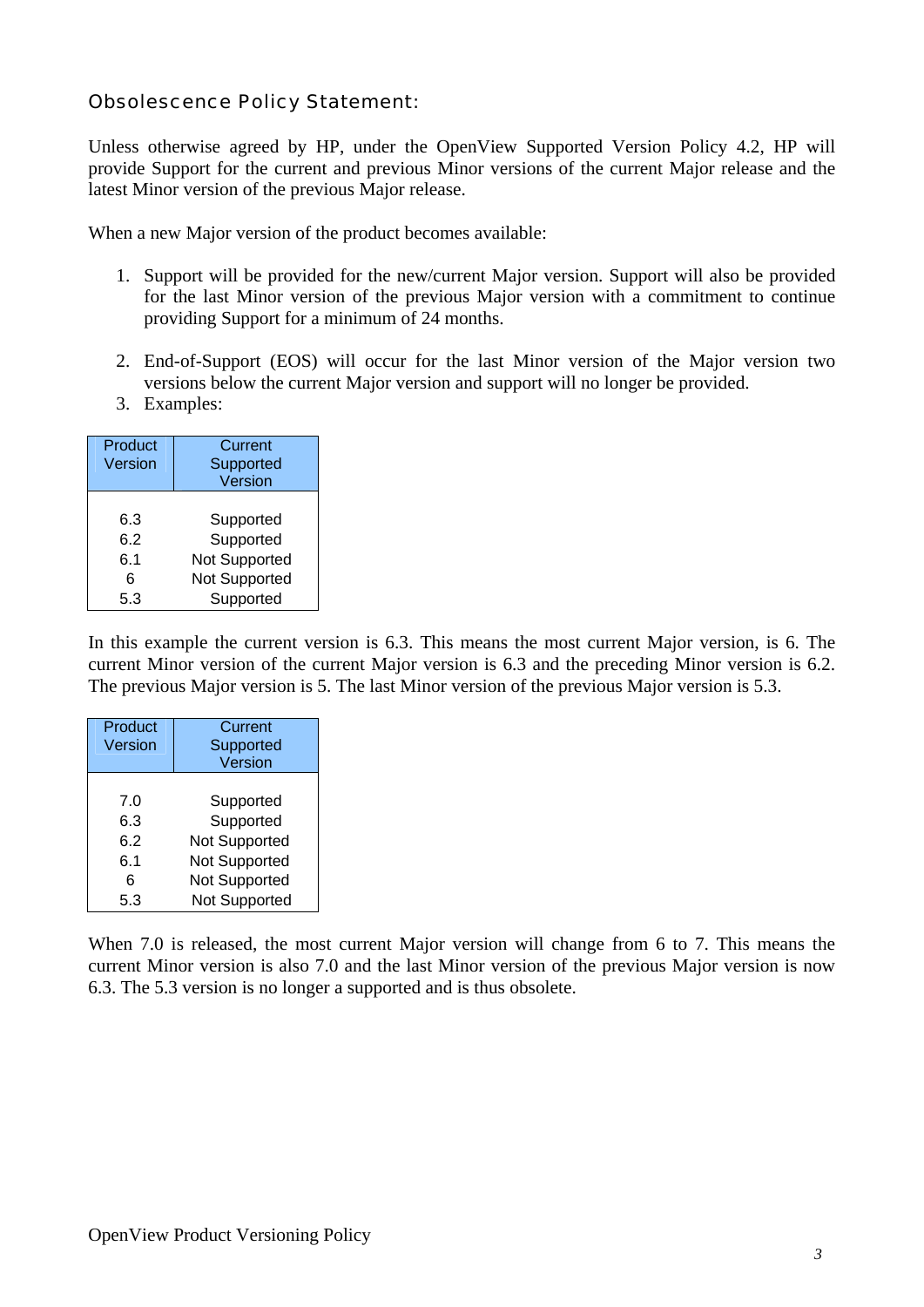| Product<br>Version | Current<br>Supported<br>Version |
|--------------------|---------------------------------|
|                    |                                 |
| 7.3                | Supported                       |
| 72                 | Supported                       |
| 7.1                | Not Supported                   |
| 7.0                | Not Supported                   |
| 6.3                | Supported                       |
| 6.2                | <b>Not Supported</b>            |

In this example the current Major version is 7. This product has also released an additional three Minor versions after the initial 7.0 product release. Since 7.3 and 7.2 are the current and previous Minor versions of the current Major release they will be supported while 7.1 and 7.0 are not. The last Minor release of the previous Major, 6.3, is in its End-of-Support cycle and will go out of support when 8.0 is released.

Note: As Minor versions sequence within a Major version family, support will be provided for the current Minor version and the immediately preceding Minor version.

This policy holds true for HP OpenView Branded Software and requires HP OpenView Branded Software to be used with Hardware or Software (eg. operating systems) included in HP-specified configurations at the specified Version level, with active support.

HP will make exceptions to this policy on a very limited basis. Such exceptions shall be communicated to our customers.